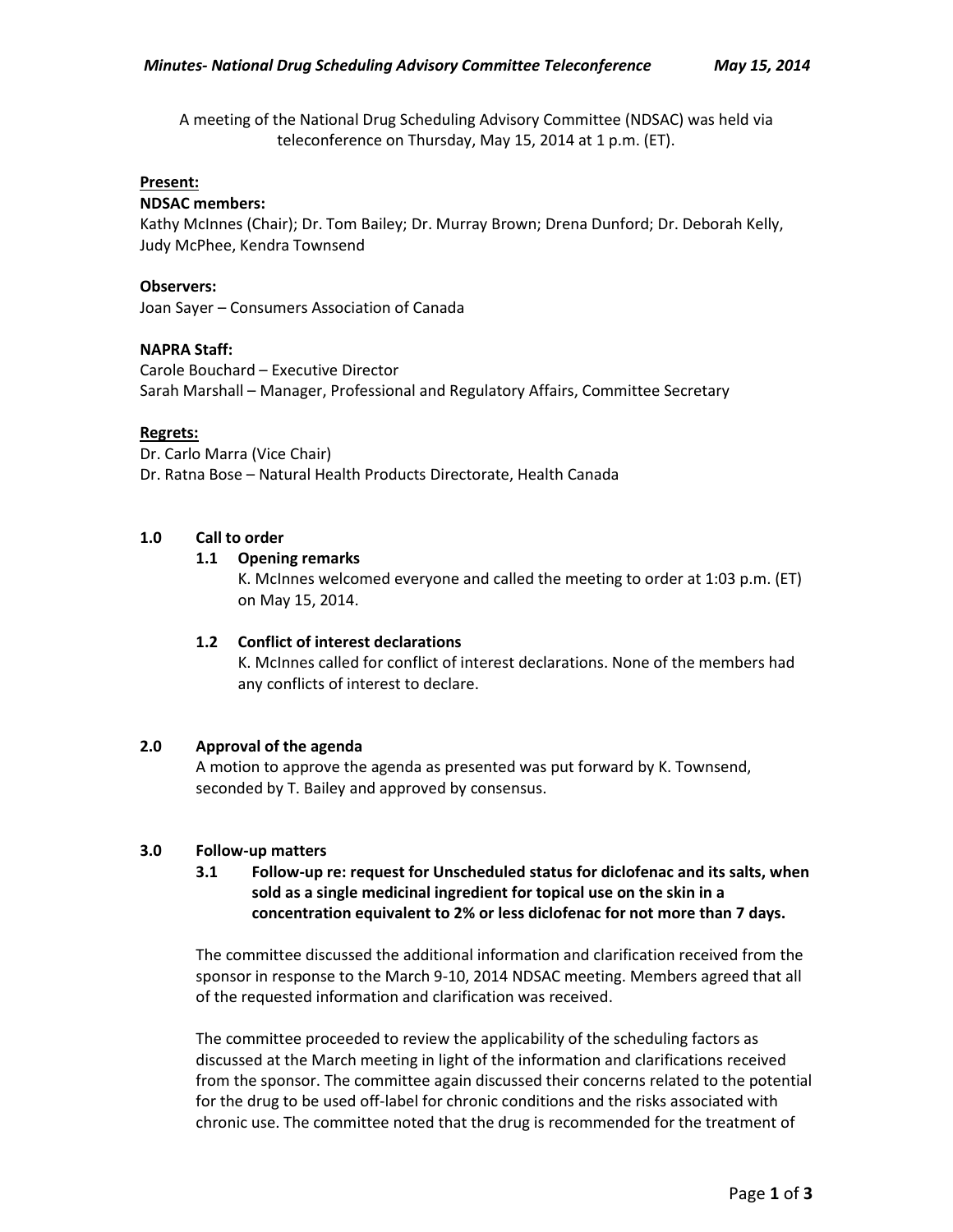## *Minutes- National Drug Scheduling Advisory Committee Teleconference May 15, 2014*

chronic conditions in the literature and is approved and promoted for the treatment of chronic conditions in other countries. Members concurred that a pharmacist should be available to reinforce the risks of long-term use and to promote appropriate use. Members agreed that the maximum quantity of diclofenac diethylamine in a package should be proportionate to the amount required for a few possible usages per year of the approved daily dosage and duration of use.

The committee acknowledged the clarifications in the product information received from the sponsor to make it easier for patients to understand potential drug interactions and warnings not to use the drug under an occlusive dressing. In light of these clarifications, the committee re-considered the applicability of factor #II-8 previously discussed and determined that it was not applicable.

The committee is of the opinion that product selection would be enhanced by accessibility to a pharmacist. Members cited a number of different reasons that could potentially cause confusion in product selection. These included, for instance, the availability of a number of topical diclofenac line extensions, lack of clarity in line extension product names and product marketing and the potential for confusion between different age ranges and directions for use of line extensions. The committee noted the lack of available consumer usage studies to demonstrate the consumer's ability to appropriately differentiate between available products and correctly self-select and use this drug. The committee agreed that a pharmacist should be available to assist the patient with product selection and promote appropriate use.

It was agreed that the following scheduling factors were applicable to topical diclofenac diethylamine 2.32%:

#II-2, #III-3, #III-5.

**MOTION:** It was moved by D. Dunford, seconded by J. McPhee**: to recommend that:**

**diclofenac diethylamine, when sold as a single medicinal ingredient for topical use on the skin for not more than 7 days in concentrations greater than 1.16% and less than or equal to 2.32% in package sizes containing no more than 2.6g of diclofenac diethylamine be granted Schedule III status** 

**and that diclofenac diethylamine, when sold as a single medicinal ingredient for topical use on the skin for not more than 7 days in concentrations greater than 1.16% and less than or equal to 2.32% in package sizes containing greater than 2.6g of diclofenac diethylamine be granted Schedule II status**

**and that diclofenac diethylamine, when sold as a single medicinal ingredient for topical use on the skin in concentrations of 1.16% for not more than 7 days remain Unscheduled.**

**Motion carried**. All members agreed to the above noted motion.

This recommendation will be reported to the NAPRA Executive Committee.